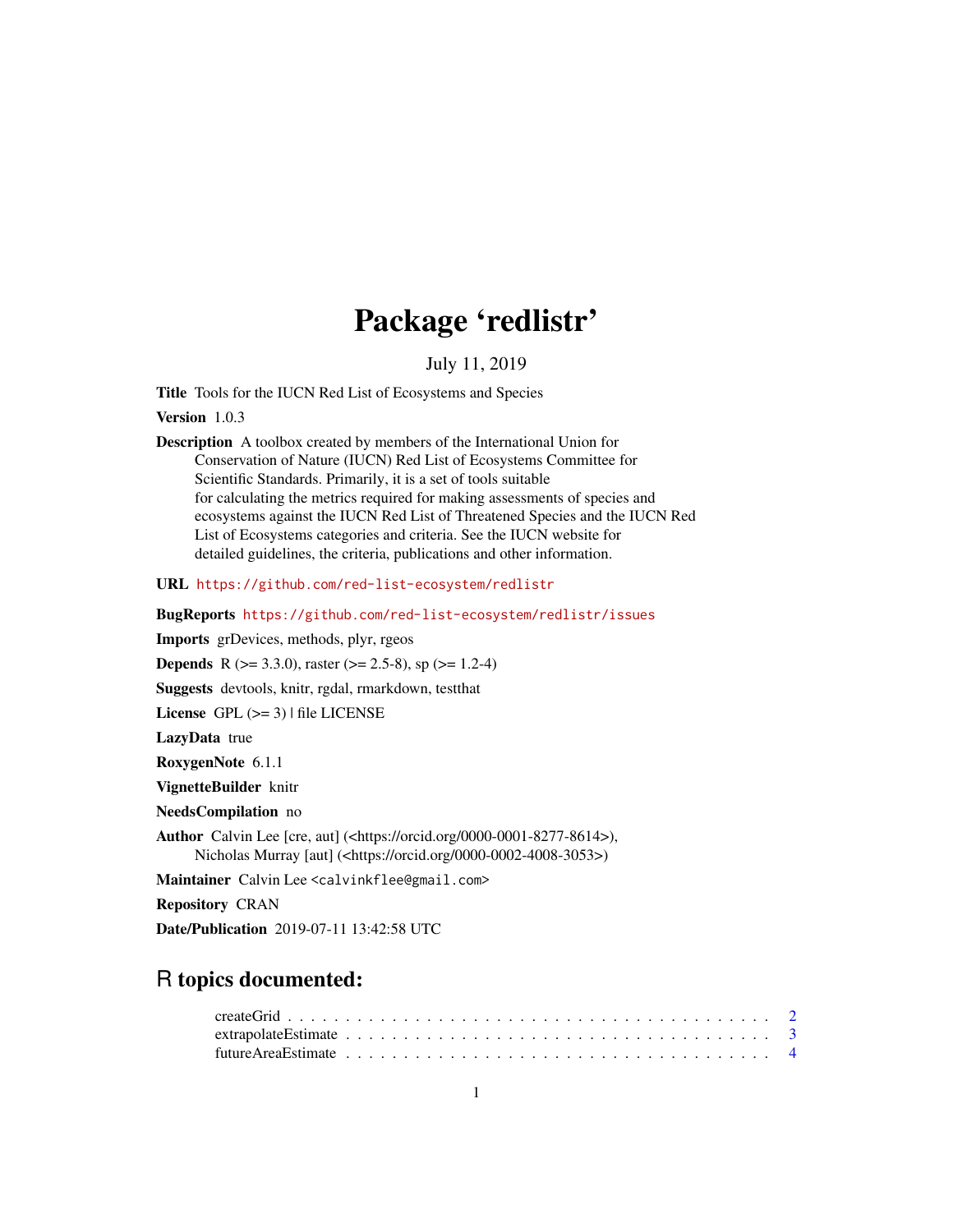#### <span id="page-1-0"></span> $2 \,$  createGrid

|       | make AOOGrid $\ldots \ldots \ldots \ldots \ldots \ldots \ldots \ldots \ldots \ldots \ldots \ldots \ldots$ |    |
|-------|-----------------------------------------------------------------------------------------------------------|----|
|       |                                                                                                           |    |
|       |                                                                                                           |    |
| Index |                                                                                                           | 21 |

<span id="page-1-1"></span>createGrid *Create empty Area of Occupancy (AOO) Grid.*

# Description

createGrid produces empty grid which can be used as the basis to help compute AOO.

# Usage

createGrid(input.data, grid.size)

# Arguments

| input.data | Object of an ecosystem or species distribution. Accepts either raster or spatial<br>points formats. Please use a CRS with units measured in metres. |
|------------|-----------------------------------------------------------------------------------------------------------------------------------------------------|
| grid.size  | A number specifying the width of the desired grid square (in same units as your<br>coordinate reference system)                                     |

# Value

A regular grid raster with extent input.data and grid size grid.size. Each grid square has a unique identification number.

# Author(s)

Nicholas Murray <murr.nick@gmail.com>, Calvin Lee <calvinkflee@gmail.com>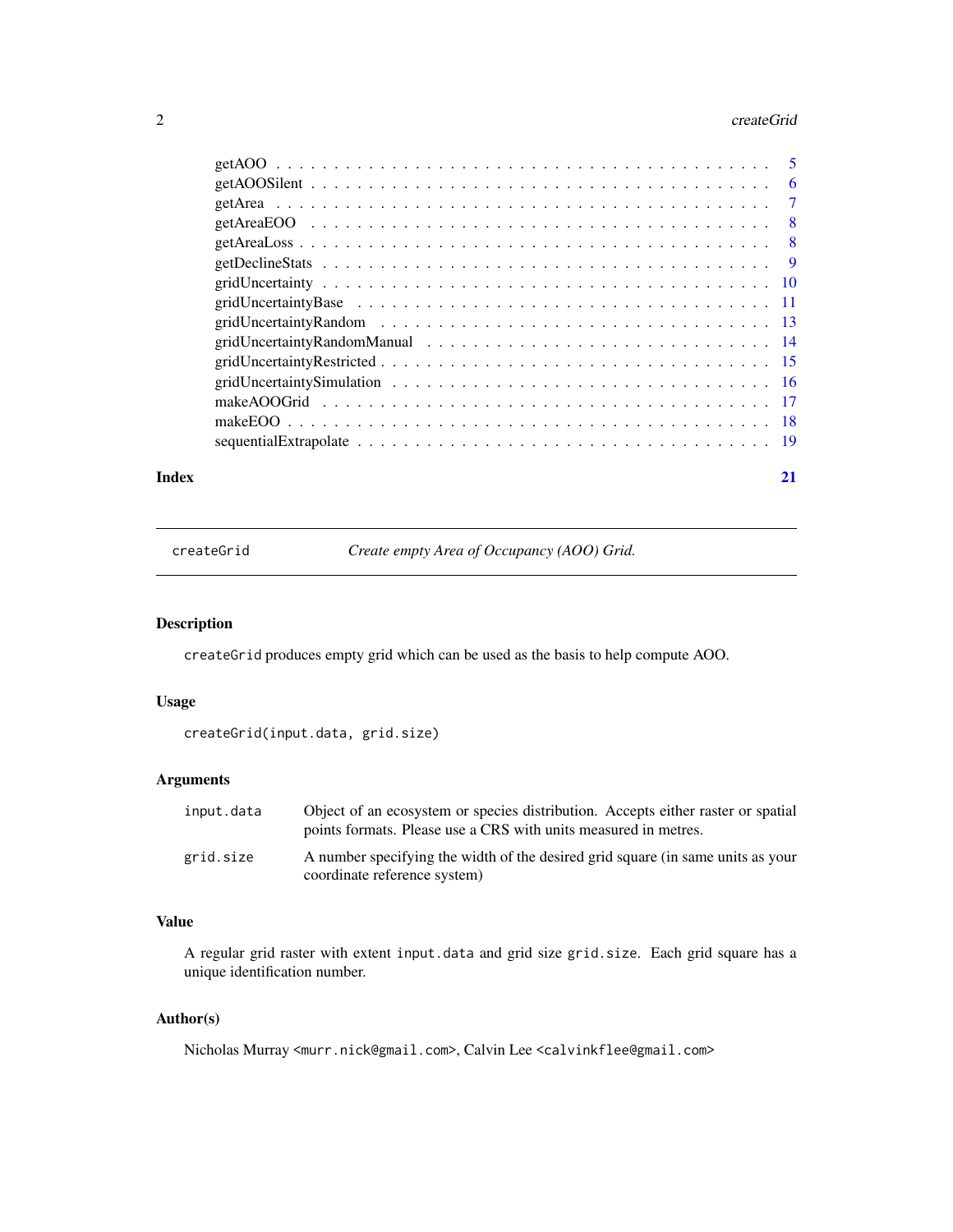# <span id="page-2-0"></span>extrapolateEstimate 3

# References

Bland, L.M., Keith, D.A., Miller, R.M., Murray, N.J. and Rodriguez, J.P. (eds.) 2016. Guidelines for the application of IUCN Red List of Ecosystems Categories and Criteria, Version 1.0. Gland, Switzerland: IUCN. ix + 94pp. Available at the following web site: <https://iucnrle.org/>

# See Also

Other AOO functions: [getAOOSilent](#page-5-1), [getAOO](#page-4-1), [makeAOOGrid](#page-16-1)

<span id="page-2-1"></span>extrapolateEstimate *Extrapolate Estimate*

# Description

extrapolateEstimate uses rates of decline from getDeclineStats to extrapolate estimates to a given time

# Usage

```
extrapolateEstimate(A.t1, year.t1, nYears, ARD = NA, PRD = NA,
  ARC = NA)
```
# Arguments

| A.t1       | Area at time t1                                                              |
|------------|------------------------------------------------------------------------------|
| year.t1    | Year of time t1                                                              |
| nYears     | Number of years since t1 for prediction. Use negative values for backcasting |
| ARD        | Absolute rate of decline                                                     |
| <b>PRD</b> | Proportional rate of decline                                                 |
| <b>ARC</b> | Annual rate of change                                                        |

#### Value

A dataframe with the forecast year, and a combination of:

- Values as extrapolated with absolute rate of decline (ARD)
- Values as extrapolated with proportional rate of decline (PRD)
- Values as extrapolated with annual rate of change (ARC)

# Author(s)

Nicholas Murray <murr.nick@gmail.com>, Calvin Lee <calvinkflee@gmail.com>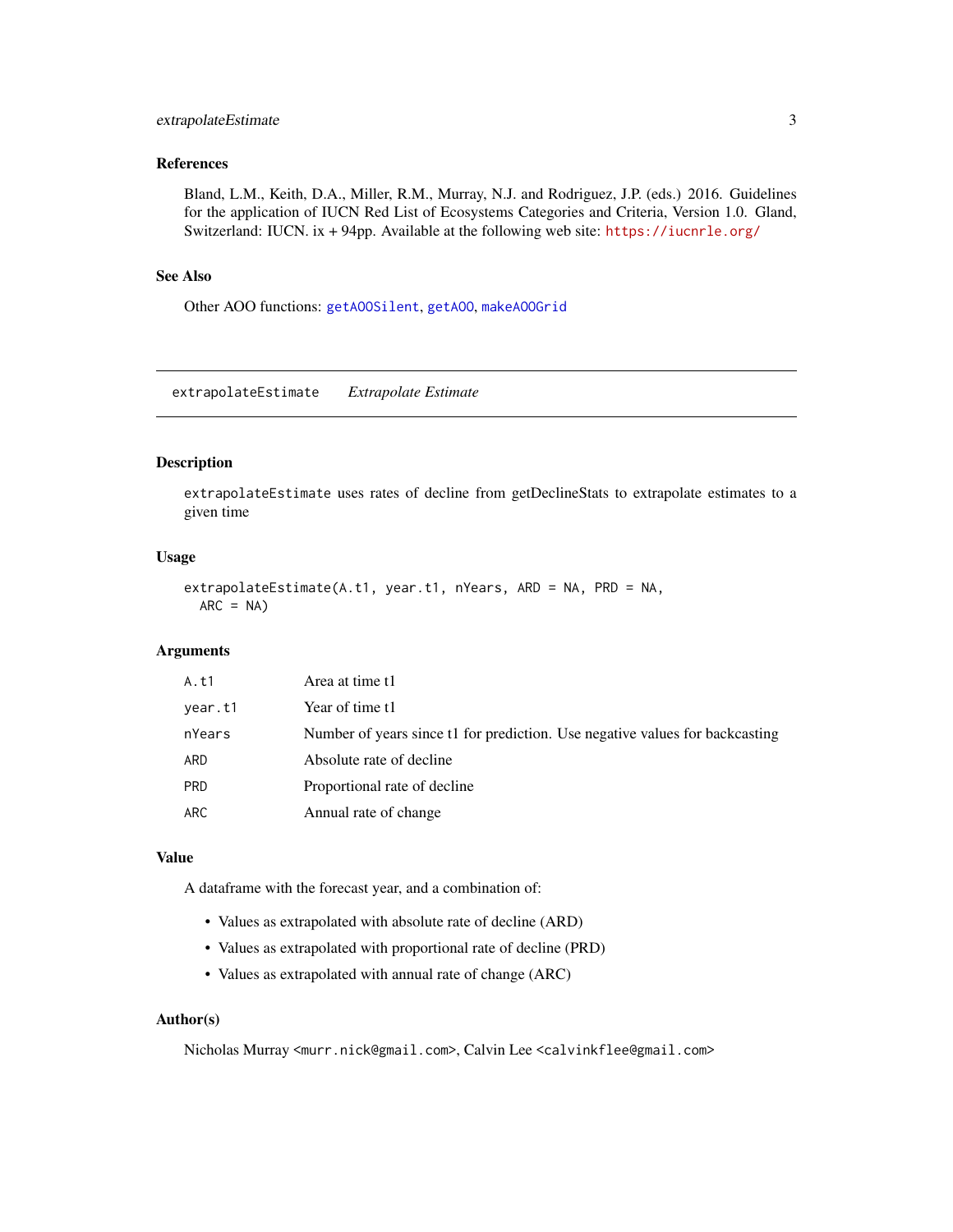# <span id="page-3-0"></span>References

Bland, L.M., Keith, D.A., Miller, R.M., Murray, N.J. and Rodriguez, J.P. (eds.) 2016. Guidelines for the application of IUCN Red List of Ecosystems Categories and Criteria, Version 1.0. Gland, Switzerland: IUCN. ix + 94pp. Available at the following web site: <https://iucnrle.org/>

#### See Also

Other change\_functions: [futureAreaEstimate](#page-3-1), [sequentialExtrapolate](#page-18-1)

# Examples

```
a.r1 < -23.55a.r2 < -15.79decline.stats <- getDeclineStats(a.r1, a.r2, year.t1 = 1990, year.t2 = 2012,
                                 methods = 'PRD')
a.2040.PRD \leq extrapolateEstimate(a.r1, a.r2, year.t1 = 1990, nYears = 50,
                                  PRD = decline.stats$PRD)
```
<span id="page-3-1"></span>futureAreaEstimate *Future Area Estimate*

# Description

futureAreaEstimate is now deprecated, please use extrapolateEstimate instead

# Usage

```
futureAreaEstimate(A.t1, year.t1, nYears, ARD = NA, PRD = NA,
 ARC = NA)
```
# Arguments

| A.t1       | Area at time t1                              |
|------------|----------------------------------------------|
| year.t1    | Year of time t1                              |
| nYears     | Number of years since t1 for area prediction |
| ARD        | Absolute rate of decline                     |
| <b>PRD</b> | Proportional rate of decline                 |
| ARC        | Annual rate of change                        |

# Value

A dataframe with the forecast year, and a combination of:

- Future area as estimated with absolute rate of decline (ARD)
- Future area as estimated with proportional rate of decline (PRD)
- Future area as estimated with annual rate of change (ARC)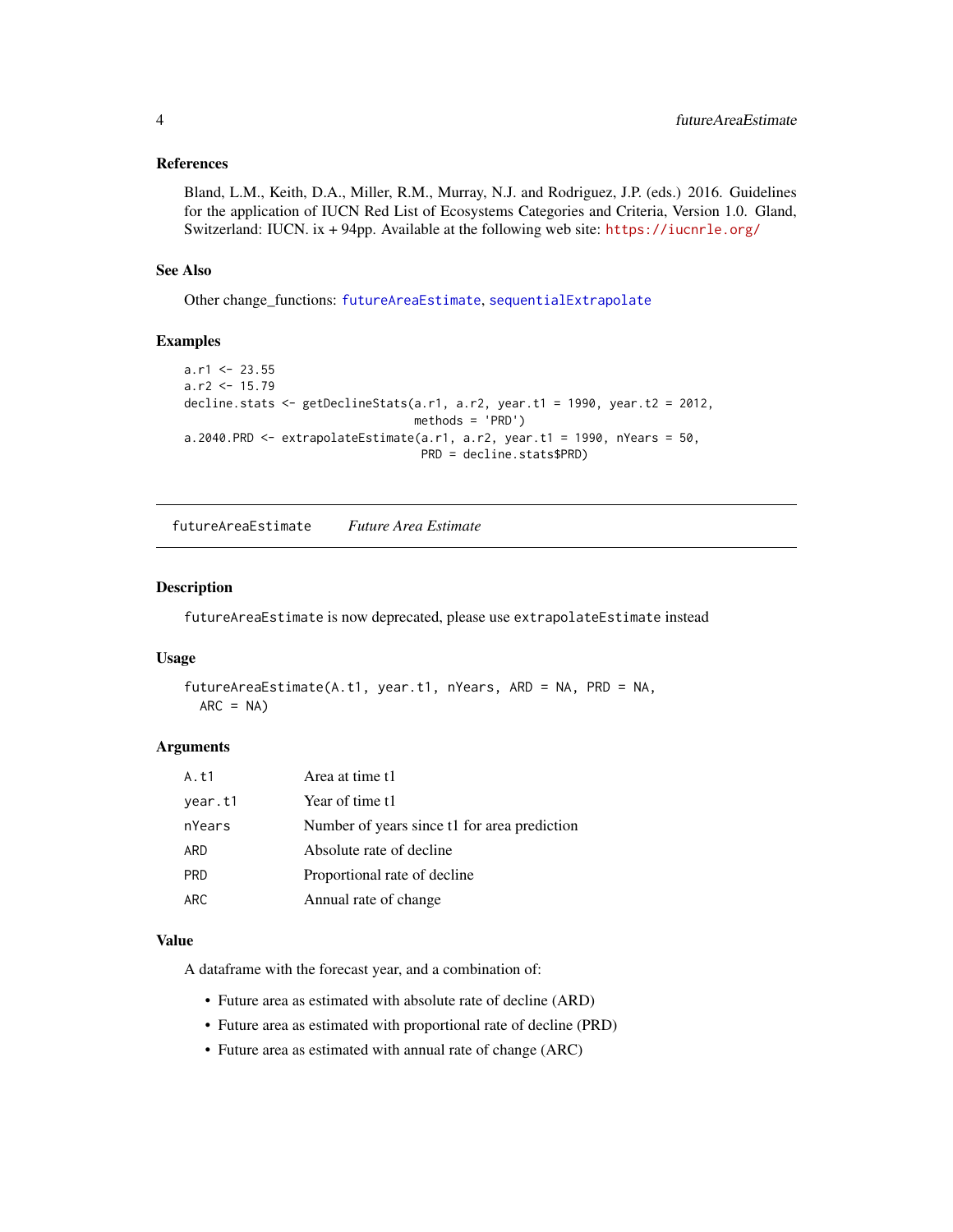#### <span id="page-4-0"></span>getAOO 5

# Author(s)

Nicholas Murray <murr.nick@gmail.com>, Calvin Lee <calvinkflee@gmail.com>

#### References

Bland, L.M., Keith, D.A., Miller, R.M., Murray, N.J. and Rodriguez, J.P. (eds.) 2016. Guidelines for the application of IUCN Red List of Ecosystems Categories and Criteria, Version 1.0. Gland, Switzerland: IUCN.  $ix + 94$ pp. Available at the following web site: <https://iucnrle.org/>

# See Also

Other change\_functions: [extrapolateEstimate](#page-2-1), [sequentialExtrapolate](#page-18-1)

<span id="page-4-1"></span>getAOO *Compute Area of Occupancy (AOO)*

# Description

getAOO determines the number of area of occupancy (AOO) grid cells occupied by a species or ecosystem. It includes capability for specifying whether at least one percent of the grid cell needs to be occupied before it is counted in the AOO. This functionality is important for assessing the IUCN Red List of Ecosystems Criteria B.

#### Usage

```
getAOO(input.data, grid.size, min.percent.rule = FALSE, percent = 1)
```
# Arguments

| input.data       | Object of an ecosystem or species distribution. Accepts either raster or spatial<br>points formats. Please use a CRS with units measured in metres. |  |  |  |  |
|------------------|-----------------------------------------------------------------------------------------------------------------------------------------------------|--|--|--|--|
| grid.size        | A number specifying the width of the desired grid square (in same units as your<br>coordinate reference system)                                     |  |  |  |  |
| min.percent.rule |                                                                                                                                                     |  |  |  |  |
|                  | Logical. If TRUE, a minimum area threshold must be passed before a grid is<br>counted as an AOO grid.                                               |  |  |  |  |
| percent          | Numeric. The minimum percent to be applied as a threshold for the min. percent. rule                                                                |  |  |  |  |

# Value

The number of grid cells occupied by the ecosystem or species

#### Author(s)

Nicholas Murray <murr.nick@gmail.com>, Calvin Lee <calvinkflee@gmail.com>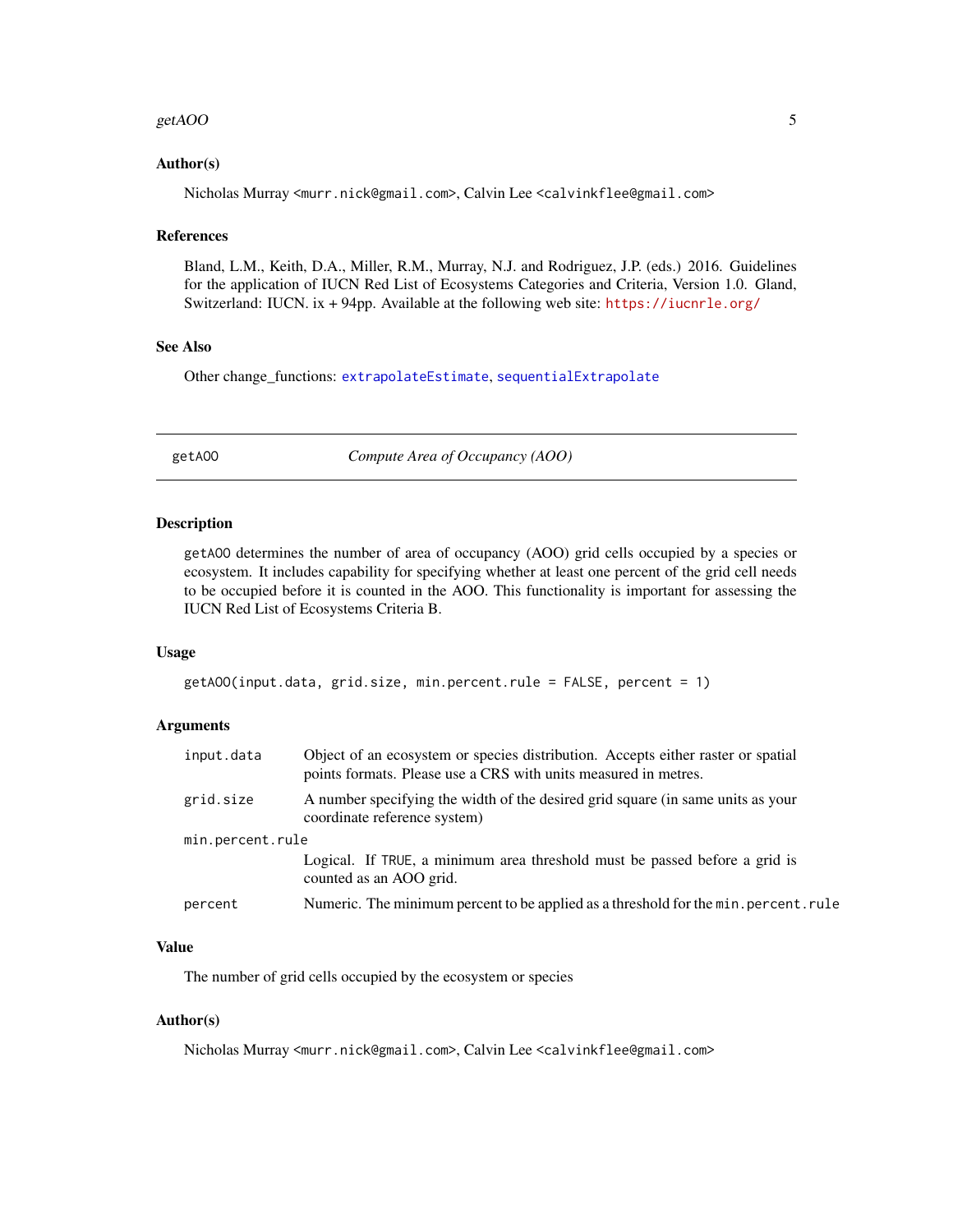#### <span id="page-5-0"></span>References

Bland, L.M., Keith, D.A., Miller, R.M., Murray, N.J. and Rodriguez, J.P. (eds.) 2016. Guidelines for the application of IUCN Red List of Ecosystems Categories and Criteria, Version 1.0. Gland, Switzerland: IUCN. ix + 94pp. Available at the following web site: <https://iucnrle.org/>

#### See Also

Other AOO functions: [createGrid](#page-1-1), [getAOOSilent](#page-5-1), [makeAOOGrid](#page-16-1)

# Examples

```
crs.UTM55S <- '+proj=utm +zone=55 +south +ellps=WGS84 +datum=WGS84 +units=m +no_defs'
r1 <- raster(ifelse((volcano<130), NA, 1), crs = crs.UTM55S)
extent(r1) <- extent(0, 6100, 0, 8700)
AOO \le getAOO(r1, 10000, min.percent.rule = TRUE, percent = 1)
```
<span id="page-5-1"></span>getAOOSilent *Alternate function for getting AOO (with custom grid)*

#### Description

getAOOSilent is identical to getAOO, but allows the custom input of the grid parameter. Used for gridUncertainty.

#### Usage

```
getAOOSilent(input.data, grid, min.percent.rule = FALSE, percent = 1)
```
# Arguments

| input.data       | Object of an ecosystem or species distribution. Accepts either raster or spatial<br>points formats. Please use a CRS with units measured in metres. |
|------------------|-----------------------------------------------------------------------------------------------------------------------------------------------------|
| grid             | Custom grid to be used to calculate AOO. Usually the output of gridUncertainty                                                                      |
| min.percent.rule |                                                                                                                                                     |
|                  | Logical. If TRUE one percent of the grid cell must be occupied before it is<br>counted in the AOO.                                                  |
| percent          | Numeric. The minimum percent to be applied as a threshold for the min. percent. rule                                                                |

#### Value

Value. The AOO calculated with the input distribution and grid.

#### Author(s)

Nicholas Murray <murr.nick@gmail.com>, Calvin Lee <calvinkflee@gmail.com>

#### See Also

Other AOO functions: [createGrid](#page-1-1), [getAOO](#page-4-1), [makeAOOGrid](#page-16-1)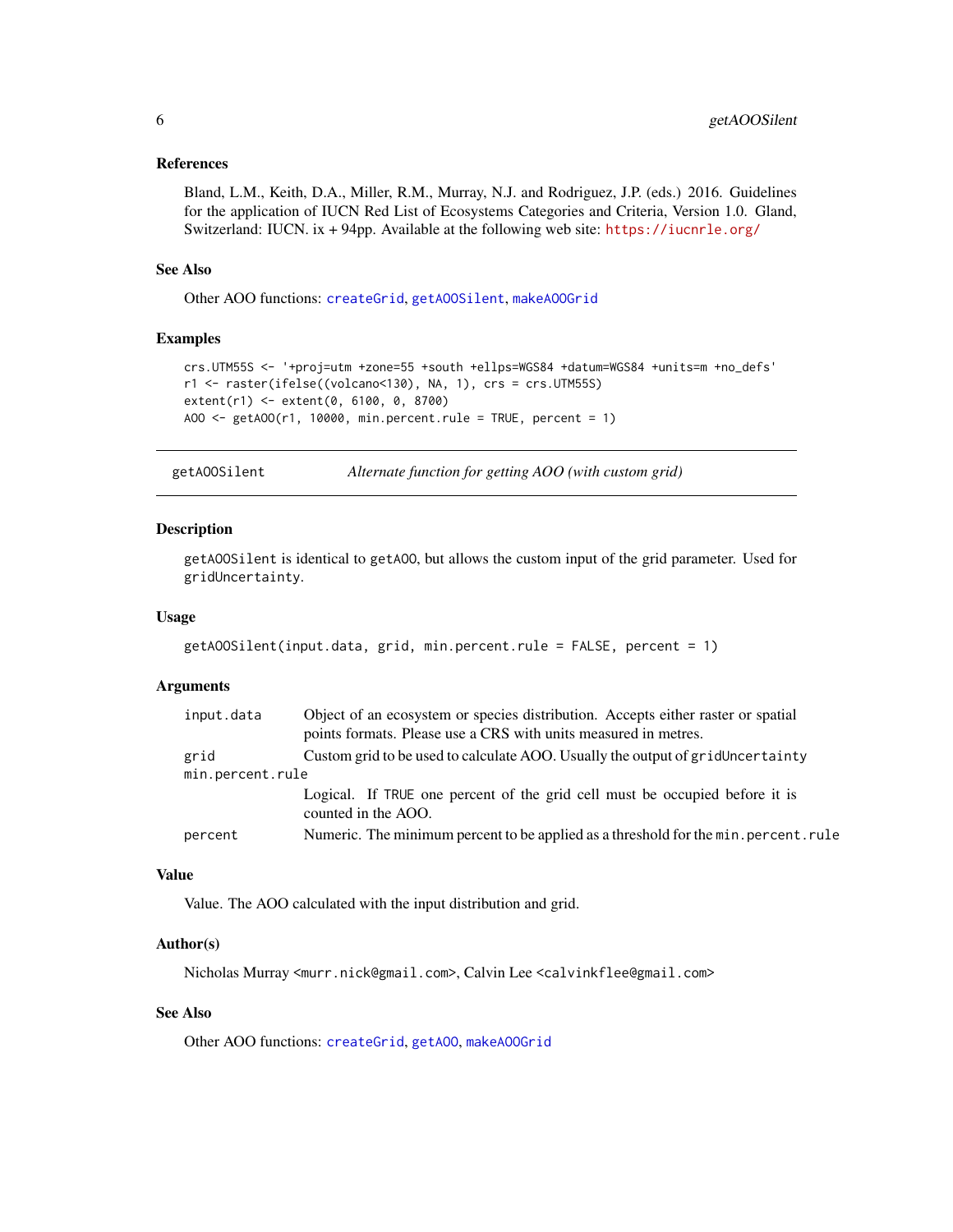<span id="page-6-1"></span><span id="page-6-0"></span>

# Description

getArea reports the area of a RasterLayer object using the pixel counting method, or the area of a SpatialPolygons object using rgeos::gArea

# Usage

getArea(x, value.to.count)

# Arguments

| Either a RasterLayer or SpatialPolygons object. For a RasterLayer, no data value |
|----------------------------------------------------------------------------------|
| should be NA                                                                     |

value.to.count Optional. Value of the cells in a RasterLayer to be counted

#### Value

The total area of the cells of interest in km2

# Author(s)

Nicholas Murray <murr.nick@gmail.com>, Calvin Lee <calvinkflee@gmail.com>

# See Also

Other Change functions: [getAreaLoss](#page-7-1), [getDeclineStats](#page-8-1)

# Examples

```
crs.UTM55S <- '+proj=utm +zone=55 +south +ellps=WGS84 +datum=WGS84 +units=m +no_defs'
r1 <- raster(ifelse((volcano<130), NA, 1), crs = crs.UTM55S)
extent(r1) <- extent(0, 6100, 0, 8700)
a.r1 <- getArea(r1) # area of all non-NA cells in r1
```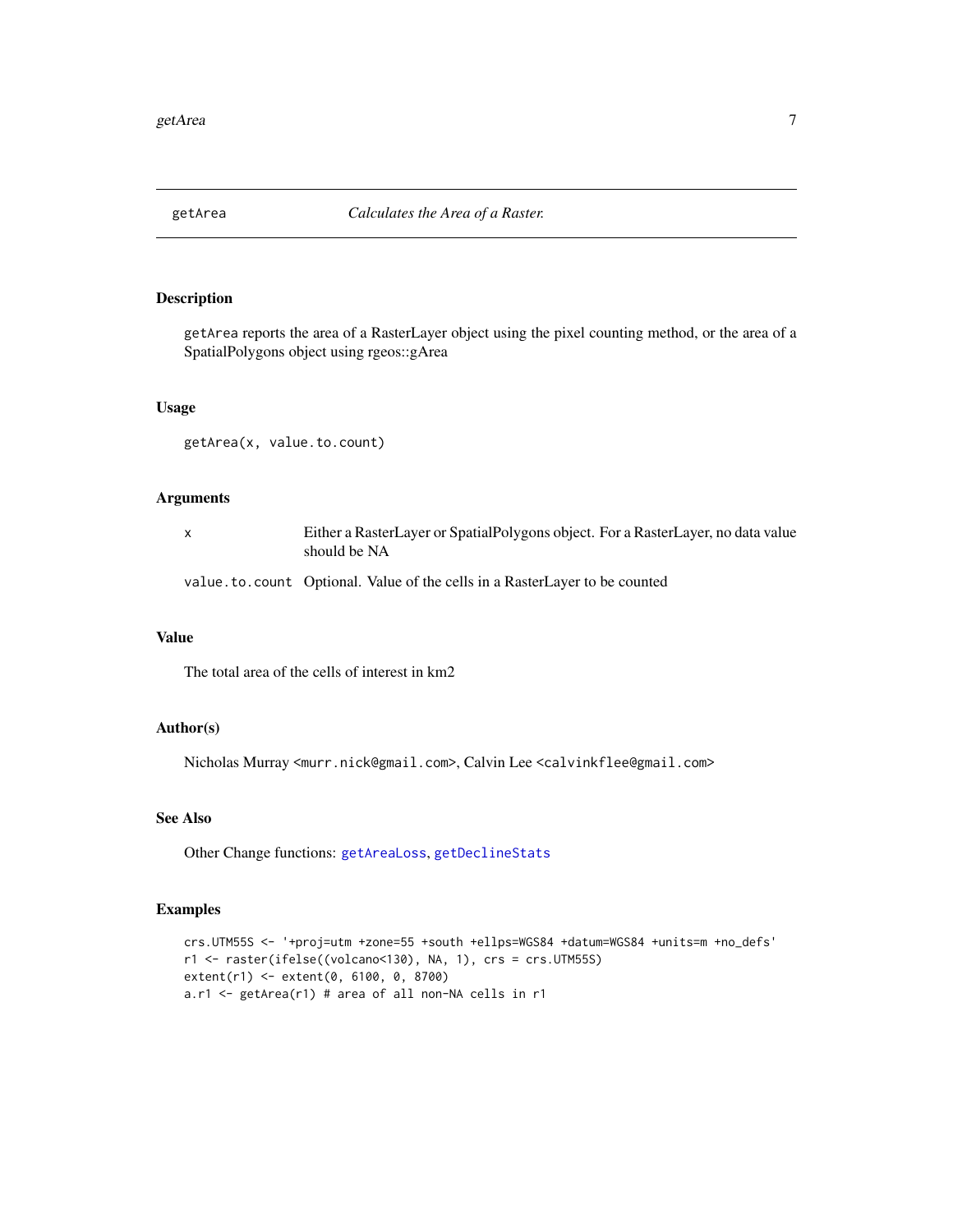<span id="page-7-2"></span><span id="page-7-0"></span>

#### Description

getAreaEOO calculates the area of the EOO polygon generated from makeEOO the provided data

### Usage

```
getAreaEOO(EOO.polygon)
```
# Arguments

EOO.polygon An object of class SpatialPolygons, usually the output from makeEOO.

#### Value

The area of the EOO.polygon in km2

# Author(s)

Nicholas Murray <murr.nick@gmail.com>, Calvin Lee <calvinkflee@gmail.com>

#### See Also

Other EOO functions: [makeEOO](#page-17-1)

#### Examples

```
crs.UTM55S <- '+proj=utm +zone=55 +south +ellps=WGS84 +datum=WGS84 +units=m +no_defs'
r1 <- raster(ifelse((volcano<130), NA, 1), crs = crs.UTM55S)
extent(r1) <- extent(0, 6100, 0, 8700)
EOO.polygon <- makeEOO(r1)
EOO.area <- getAreaEOO(EOO.polygon)
```
<span id="page-7-1"></span>getAreaLoss *Area change between two inputs in km2*

# Description

getAreaLoss reports the difference in area between two inputs. These can be RasterLayers, SpatialPolygons, or numbers. Any combinations of these inputs are valid. If using number as input, ensure it is measured in km2

#### Usage

getAreaLoss(x, y)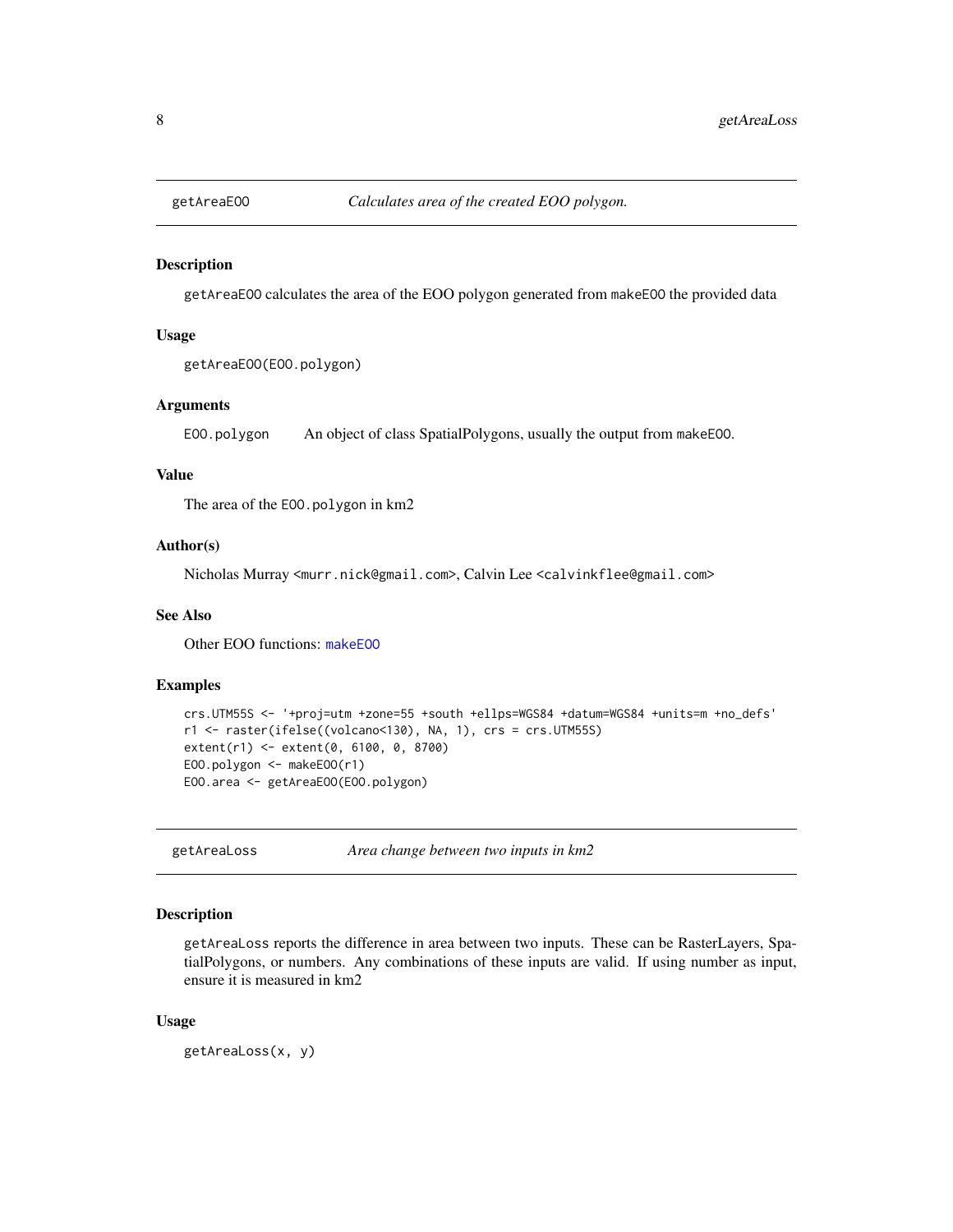# <span id="page-8-0"></span>getDeclineStats 9

#### **Arguments**

| RasterLayer or SpatialPolygons object of distribution or Numeric representing<br>area in km2 |
|----------------------------------------------------------------------------------------------|
| RasterLayer or SpatialPolygons object of distribution or Numeric representing<br>area in km2 |

# Value

Returns the difference in area of the two inputs in km2

#### Author(s)

Nicholas Murray <murr.nick@gmail.com>, Calvin Lee <calvinkflee@gmail.com>

# See Also

Other Change functions: [getArea](#page-6-1), [getDeclineStats](#page-8-1)

# Examples

```
crs.UTM55S <- '+proj=utm +zone=55 +south +ellps=WGS84 +datum=WGS84 +units=m +no_defs'
r1 <- raster(ifelse((volcano<130), NA, 1), crs = crs.UTM55S)
extent(r1) <- extent(0, 6100, 0, 8700)
r2 <- raster(ifelse((volcano<145), NA, 1), crs = crs.UTM55S)
extent(r2) <- extent(0, 6100, 0, 8700)
a.dif <- getAreaLoss(r1, r2) # distribution rasters
```
<span id="page-8-1"></span>getDeclineStats *Change statistics.*

# Description

getDeclineStats calculates the Proportional Rate of Decline (PRD), Absolute Rate of Decline (ARD) and Annual Rate of Change (ARC), given two areas at two points in time. Also provides the total area difference. Inputs are usually the results from getArea.

#### Usage

```
getDeclineStats(A.t1, A.t2, year.t1, year.t2, methods)
```

| A.t1    | Area at time t1                                                                                                                                      |
|---------|------------------------------------------------------------------------------------------------------------------------------------------------------|
| A.t2    | Area at time t2                                                                                                                                      |
| year.t1 | Year of time t1                                                                                                                                      |
| year.t2 | Year of time t2                                                                                                                                      |
| methods | Method(s) used to calculate rate of decline. Either 'PRD', 'ARD', and/or 'ARC'.<br>See vignette to see a more detailed explanation for each of them. |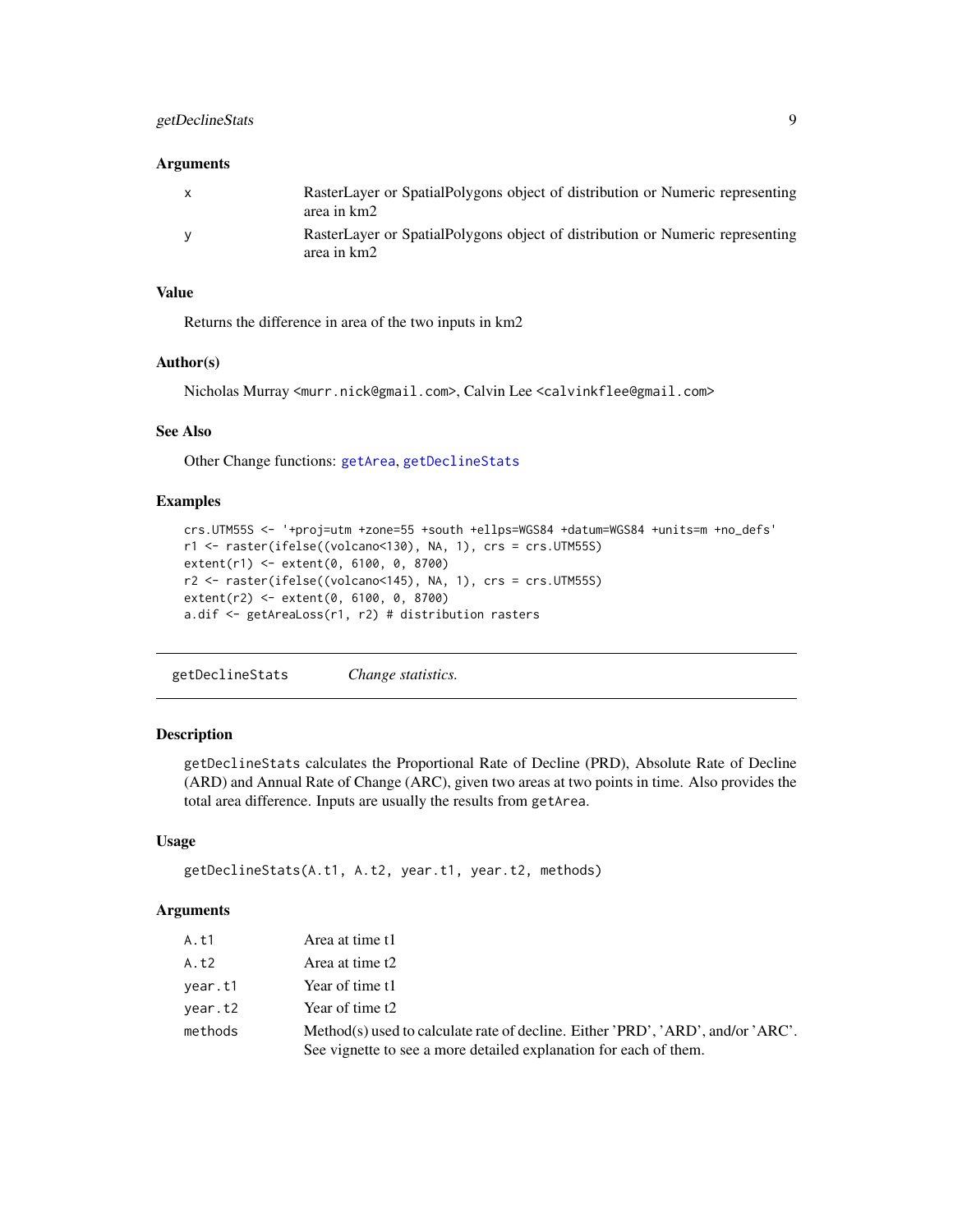# <span id="page-9-0"></span>Value

A dataframe with absolute differences between the two inputs, and a selection of:

- Proportional Rate of Decline (PRD)
- Absolute Rate of Decline (ARD)
- Annual Rate of Change (ARC)

#### Author(s)

Nicholas Murray <murr.nick@gmail.com>, Calvin Lee <calvinkflee@gmail.com>

# References

Bland, L.M., Keith, D.A., Miller, R.M., Murray, N.J. and Rodriguez, J.P. (eds.) 2016. Guidelines for the application of IUCN Red List of Ecosystems Categories and Criteria, Version 1.0. Gland, Switzerland: IUCN. ix + 94pp. Available at the following web site: <https://iucnrle.org/> Puyravaud, J.-P. 2003. Standardizing the calculation of the annual rate of deforestation. Forest Ecology and Management, 177, 593-596.

# See Also

Other Change functions: [getAreaLoss](#page-7-1), [getArea](#page-6-1)

#### Examples

```
a.r1 < -23.55a.r2 < -15.79decline.stats <- getDeclineStats(a.r1, a.r2, year.t1 = 1990, year.t2 = 2012,
                                methods = c('ARD', 'ARC'))
```
<span id="page-9-1"></span>gridUncertainty *Function to compute AOO with grid uncertainty systematically with stopping rule*

#### Description

gridUncertainty determines the number of area of occupancy (AOO) grid cells occupied by a species or ecosystem systematically. It will only stop when the AOO calculated does not improve (decrease) after a set number of split scenarios.

#### Usage

```
gridUncertainty(input.data, grid.size, n.AOO.improvement,
 min.percent. rule = FALSE, percent = 1)
```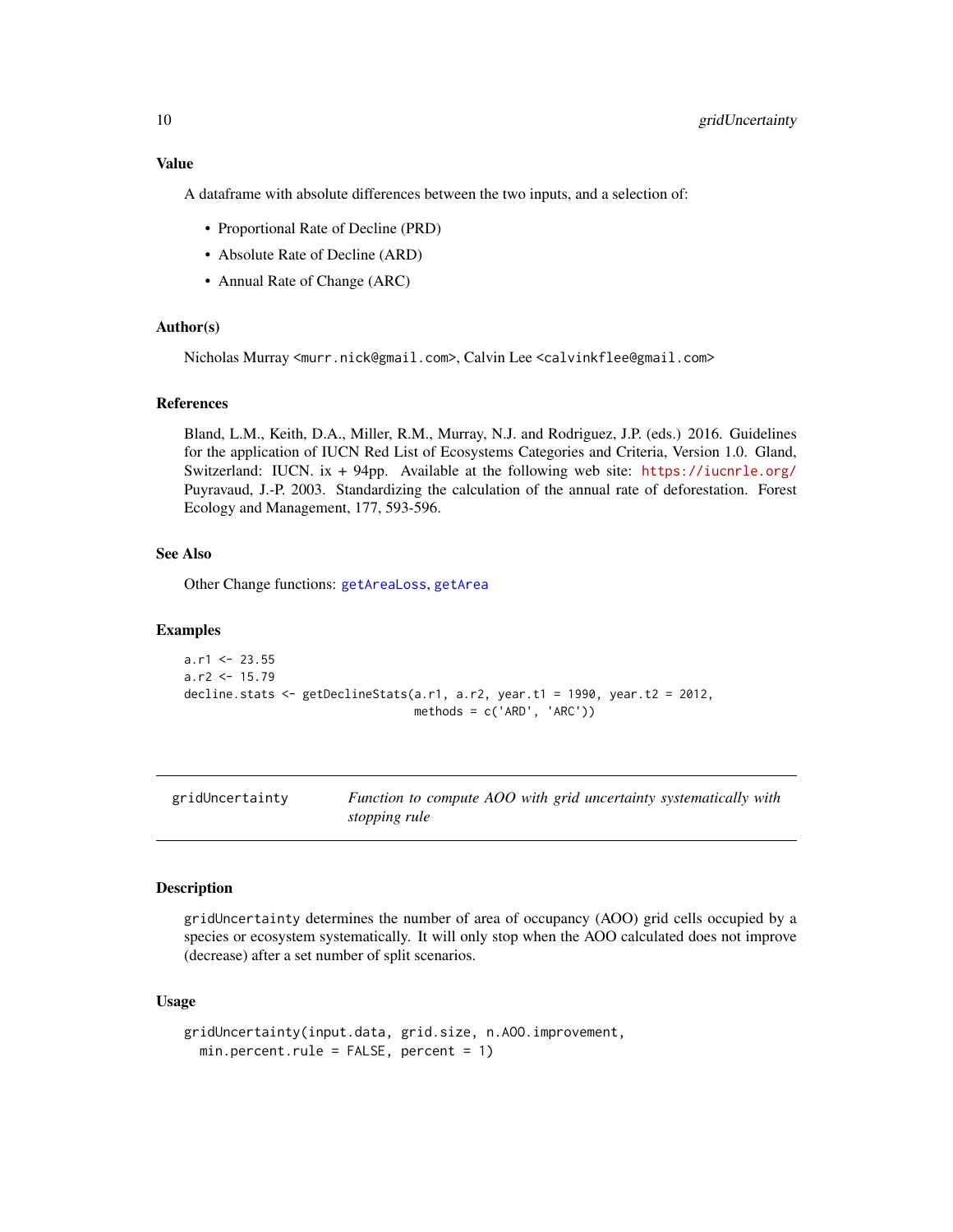## <span id="page-10-0"></span>**Arguments**

| input.data        | Object of an ecosystem or species distribution. Accepts either raster or spatial<br>points formats. Please use a CRS with units measured in metres. |  |  |  |  |
|-------------------|-----------------------------------------------------------------------------------------------------------------------------------------------------|--|--|--|--|
| grid.size         | A number specifying the width of the desired grid square (in same units as your<br>coordinate reference system)                                     |  |  |  |  |
| n.A00.improvement |                                                                                                                                                     |  |  |  |  |
|                   | Specifies the minimum number of rounds the calculated AOO is not improved<br>before stopping the function.                                          |  |  |  |  |
| min.percent.rule  |                                                                                                                                                     |  |  |  |  |
|                   | Logical. If TRUE, a minimum area threshold must be passed before a grid is<br>counted as an AOO grid.                                               |  |  |  |  |
| percent           | Numeric. The minimum percent to be applied as a threshold for the min. percent. rule.                                                               |  |  |  |  |

# Value

A list containing the following:

- Data frame of results showing the minimum AOO calculated for each shift scenario
- Single SpatialPolygonsDataFrame containing the AOO grid which would produce the minimum AOO calculated

#### Author(s)

Calvin Lee <calvinkflee@gmail.com>

# See Also

Other gridUncertainty functions: [gridUncertaintyBase](#page-10-1), [gridUncertaintyRandomManual](#page-13-1), [gridUncertaintyRandom](#page-12-1), [gridUncertaintyRestricted](#page-14-1), [gridUncertaintySimulation](#page-15-1)

# Examples

```
crs.UTM55S <- '+proj=utm +zone=55 +south +ellps=WGS84 +datum=WGS84 +units=m +no_defs'
r1 <- raster(ifelse((volcano<130), NA, 1), crs = crs.UTM55S)
extent(r1) <- extent(0, 6100, 0, 8700)
x \le gridUncertainty(r1, grid.size = 10000, n.AOO.improvement = 5,
                           min.percent.rule = FALSE, percent = 1)
```
<span id="page-10-1"></span>gridUncertaintyBase *Base function to compute AOO with grid uncertainty systematically*

#### Description

gridUncertaintyBase helps determine the minimum number of area of occupancy (AOO) grid cells occupied by a species or ecosystem. It varies the location of the AOO grid by shifting in systematically in both x- and y- axes, adding a small amount of random movement (five percent of the grid.size) at each point. It then returns summary statistics for the range of AOOs calculated, and the RasterLayer(s) containing the grids with the minimum AOO. It is the base function which is used by gridUncertainty, gridUncertaintySimulation, and gridUncertaintyRestricted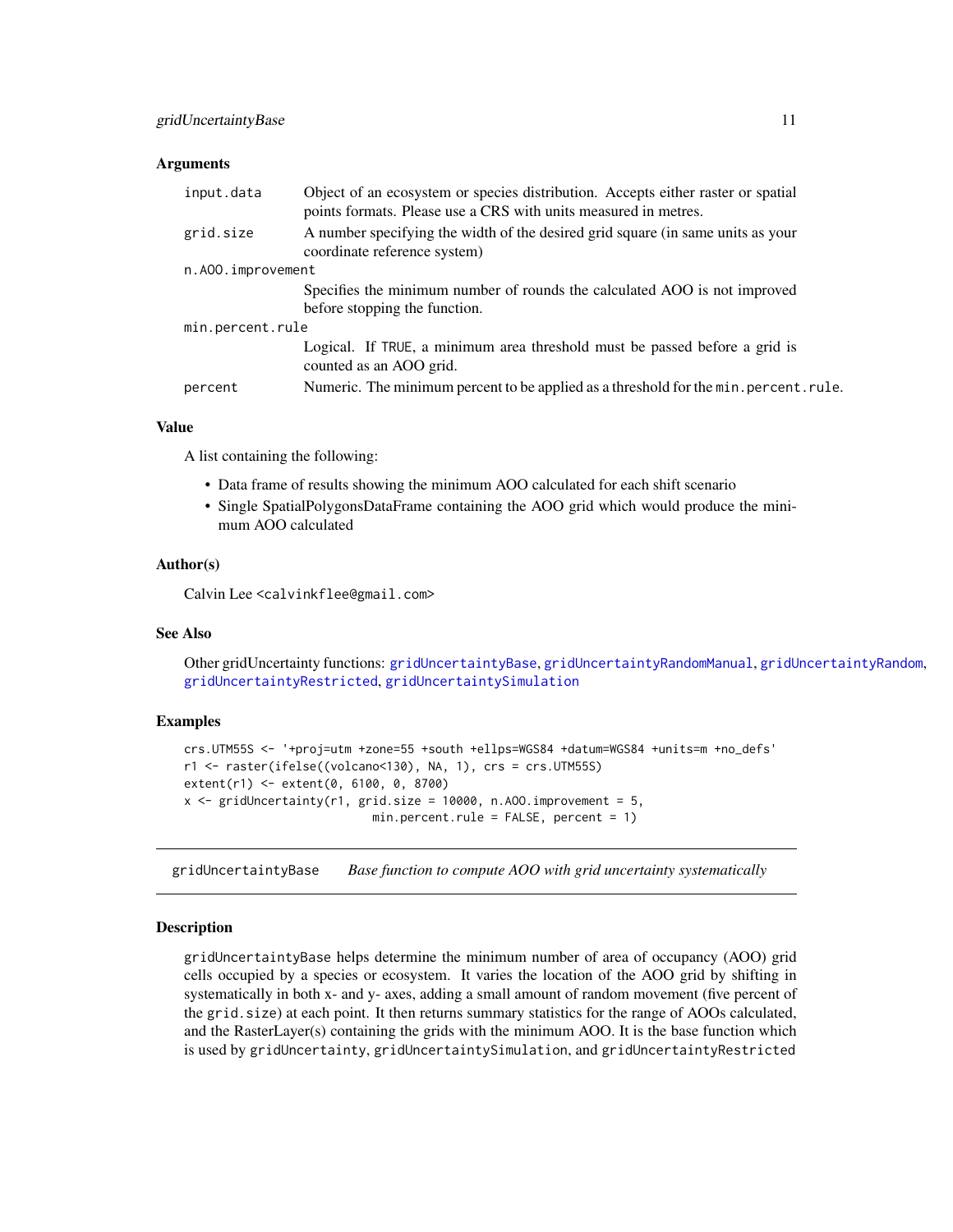# <span id="page-11-0"></span>Usage

```
gridUncertaintyBase(input.data, grid.size, splits,
 min.percent.rule = FALSE, percent = 1, restriction = FALSE,
 min.grids.shift)
```
# Arguments

| input.data       | Object of an ecosystem or species distribution. Accepts either raster or spatial<br>points formats. Please use a CRS with units measured in metres. |
|------------------|-----------------------------------------------------------------------------------------------------------------------------------------------------|
| grid.size        | A number specifying the width of the desired grid square (in same units as your<br>coordinate reference system)                                     |
| splits           | Specifies the number of ways to split the grid in ONE axis.                                                                                         |
| min.percent.rule |                                                                                                                                                     |
|                  | Logical. If TRUE, a minimum area threshold must be passed before a grid is<br>counted as an AOO grid.                                               |
| percent          | Numeric. The minimum percent to be applied as a threshold for the min. percent. rule.                                                               |
| restriction      | Logical. If TRUE, allows user to specify areas to focus where grid search is done.<br>Used in gridUncertaintyRestricted.                            |
| min.grids.shift  |                                                                                                                                                     |
|                  | Dataframe object with two columns (x shift and y shift) specifying the coordi-<br>nates to restrict the AOO grid placement.                         |

#### Value

List containing the following:

- Vector of length split\*split of calculated AOO for each shifted grid
- Data frame of summary statistics for the results create the AOO grid(s) which return the smallest AOO
- Data frame of the shift(s) required to create the AOO grid(s) with the smallest AOO

# Author(s)

Nicholas Murray <murr.nick@gmail.com>, Calvin Lee <calvinkflee@gmail.com>

# See Also

# [createGrid](#page-1-1) [getAOOSilent](#page-5-1)

Other gridUncertainty functions: [gridUncertaintyRandomManual](#page-13-1), [gridUncertaintyRandom](#page-12-1), gridUncertaintyRestrict [gridUncertaintySimulation](#page-15-1), [gridUncertainty](#page-9-1)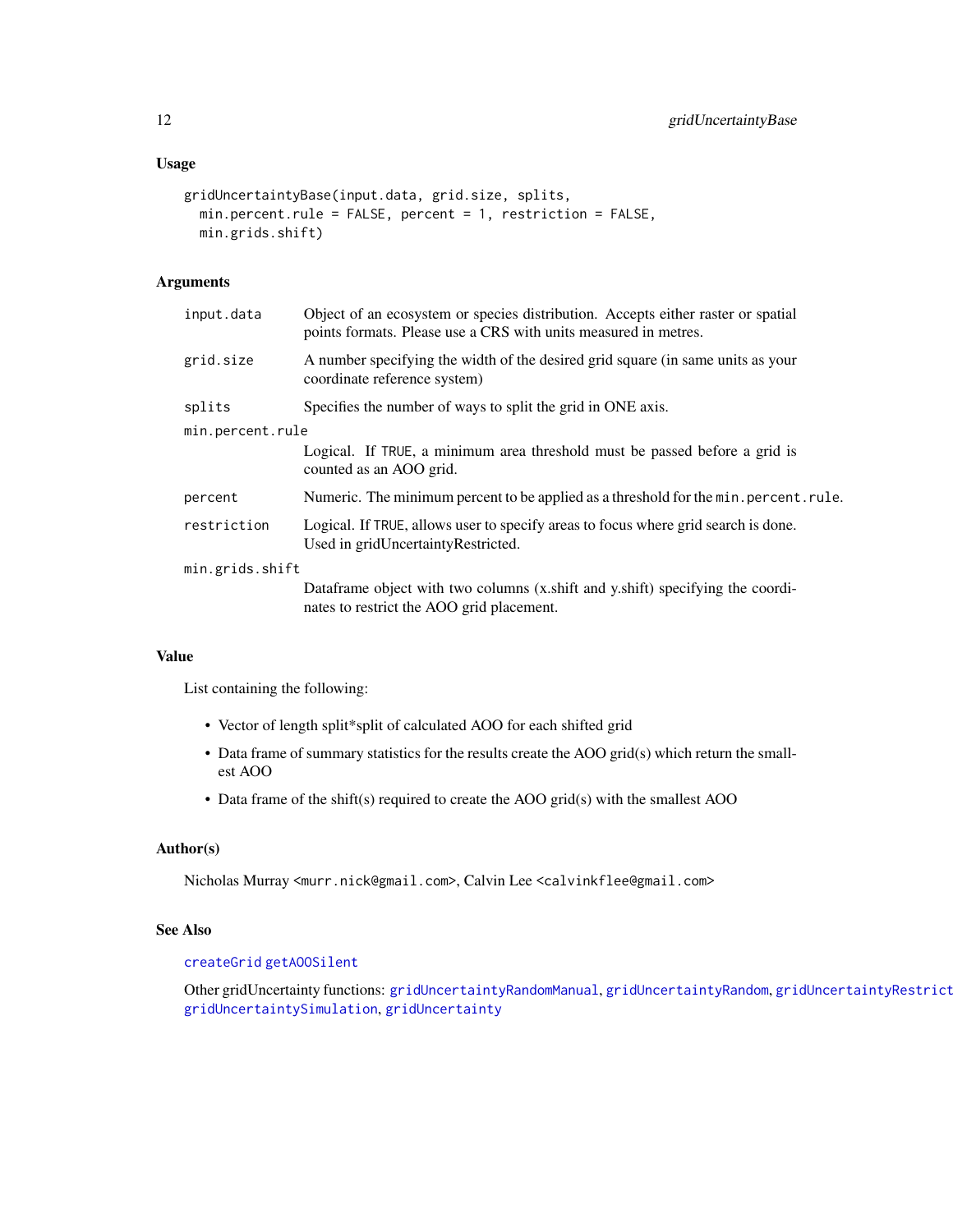<span id="page-12-1"></span><span id="page-12-0"></span>gridUncertaintyRandom *Function to compute AOO with grid uncertainty randomly with stop rule*

#### Description

gridUncertaintyRandom helps determine the minimum number of area of occupancy (AOO) grid cells occupied by a species or ecosystem. It varies the location of the AOO grid by shifting in randomly in both x- and y- axes, returning summary statistics for the range of AOOs calculated, and the RasterLayer(s) containing the grids with the minimum AOO. It automatically stops when the AOO no longer improves after a specified number of rounds.

#### Usage

gridUncertaintyRandom(input.data, grid.size, n.AOO.improvement, min.percent.rule = FALSE, percent = 1, max.n.rounds = 1000)

# Arguments

| input.data        | Object of an ecosystem or species distribution. Accepts either raster or spatial<br>points formats. Please use a CRS with units measured in metres. |
|-------------------|-----------------------------------------------------------------------------------------------------------------------------------------------------|
| grid.size         | A number specifying the width of the desired grid square (in same units as your<br>coordinate reference system)                                     |
| n.A00.improvement |                                                                                                                                                     |
|                   | Specifies the minimum number of rounds the calculated AOO is not improved<br>before stopping the function.                                          |
| min.percent.rule  |                                                                                                                                                     |
|                   | Logical. If TRUE, a minimum area threshold must be passed before a grid is<br>counted as an AOO grid.                                               |
| percent           | Numeric. The minimum percent to be applied as a threshold for the min. percent. rule.                                                               |
| $max.n.$ rounds   | Specifies the maximum number of rounds to calculate AOOs. Generally unused<br>except to limit computation time.                                     |

#### Value

List containing the following:

- Data frame of summary statistics for the results
- Data frame showing the distance shifted in x and y directions used to create the AOO grid(s) and their associated AOOs
- List of RasterLayer(s) containing the AOO grid(s) which return the smallest AOO

# Author(s)

Calvin Lee <calvinkflee@gmail.com>. Nicholas Murray <murr.nick@gmail.com>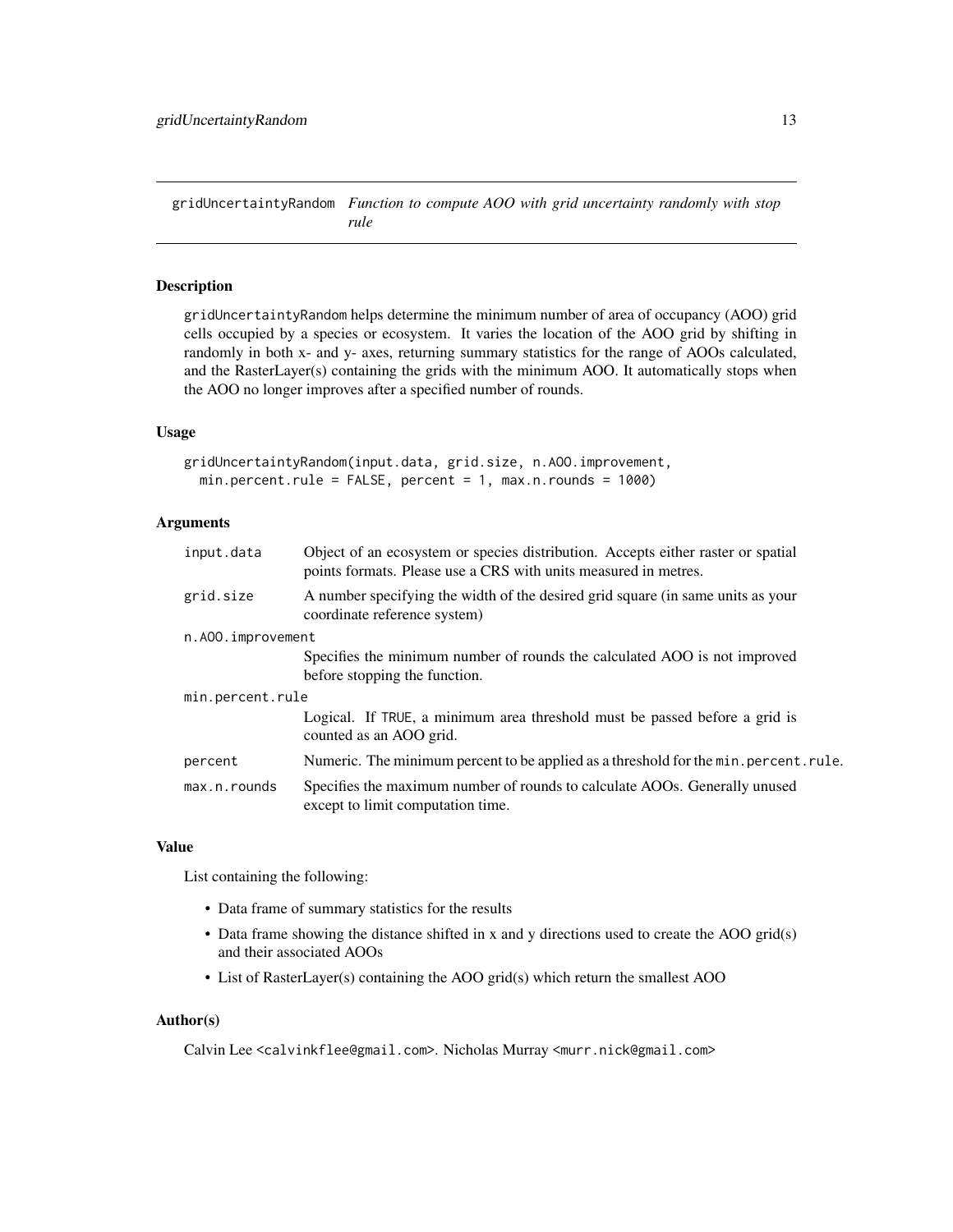# See Also

#### [createGrid](#page-1-1) [getAOOSilent](#page-5-1)

Other gridUncertainty functions: [gridUncertaintyBase](#page-10-1), [gridUncertaintyRandomManual](#page-13-1), [gridUncertaintyRestricted](#page-14-1) [gridUncertaintySimulation](#page-15-1), [gridUncertainty](#page-9-1)

# Examples

```
crs.UTM55S <- '+proj=utm +zone=55 +south +ellps=WGS84 +datum=WGS84 +units=m +no_defs'
r1 <- raster(ifelse((volcano<130), NA, 1), crs = crs.UTM55S)
extent(r1) <- extent(0, 6100, 0, 8700)
x <- gridUncertaintyRandom(r1, grid.size = 10000, n.AOO.improvement = 50,
                           min.percent.rule = TRUE, percent = 1)
```
<span id="page-13-1"></span>gridUncertaintyRandomManual

*Manual function to compute AOO with grid uncertainty randomly*

# Description

gridUncertaintyRandomManual helps determine the minimum number of area of occupancy (AOO) grid cells occupied by a species or ecosystem. It varies the location of the AOO grid by shifting in randomly in both x- and y- axes, returning summary statistics for the range of AOOs calculated, and the RasterLayer(s) containing the grids with the minimum AOO. Requires manual input for the number of simulations to perform.

# Usage

```
gridUncertaintyRandomManual(input.data, grid.size, n.sim = 10,
  min.percent. rule = FALSE, percent = 1)
```

| input.data       | Object of an ecosystem or species distribution. Accepts either raster or spatial<br>points formats. Please use a CRS with units measured in metres. |
|------------------|-----------------------------------------------------------------------------------------------------------------------------------------------------|
| grid.size        | A number specifying the width of the desired grid square (in same units as your<br>coordinate reference system)                                     |
| n.sim            | Specifies the number of random grids to be created and tested.                                                                                      |
| min.percent.rule |                                                                                                                                                     |
|                  | Logical. If TRUE, a minimum area threshold must be passed before a grid is<br>counted as an AOO grid.                                               |
| percent          | Numeric. The minimum percent to be applied as a threshold for the min. percent. rule.                                                               |
|                  |                                                                                                                                                     |

<span id="page-13-0"></span>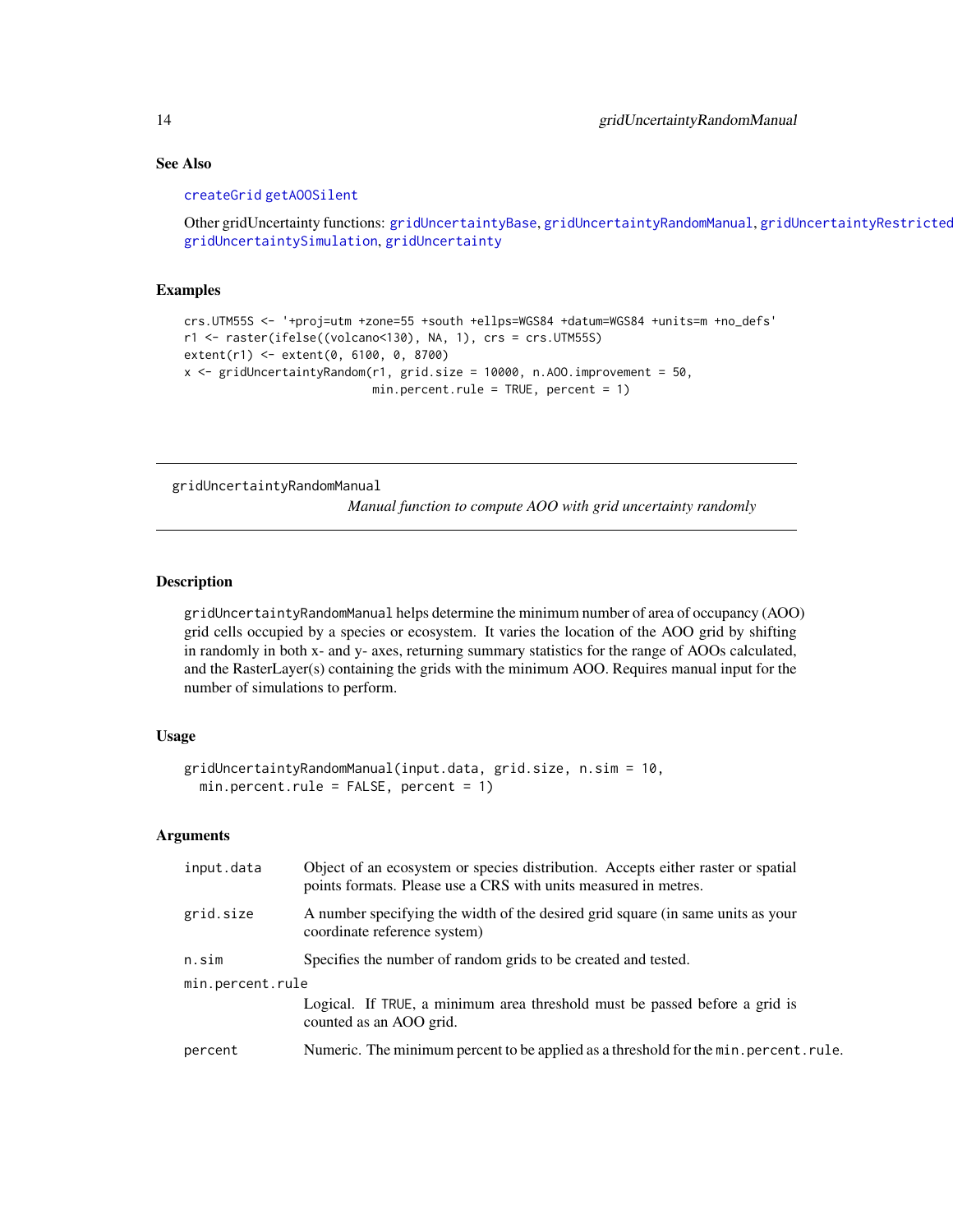# <span id="page-14-0"></span>Value

List containing the following:

- Data frame of summary statistics for the results
- Data frame showing the distance shifted in x and y directions used to create the AOO grid(s) and their associated AOOs
- List of RasterLayer(s) containing the AOO grid(s) which return the smallest AOO

# Author(s)

Nicholas Murray <murr.nick@gmail.com>, Calvin Lee <calvinkflee@gmail.com>

# See Also

[createGrid](#page-1-1) [getAOOSilent](#page-5-1)

Other gridUncertainty functions: [gridUncertaintyBase](#page-10-1), [gridUncertaintyRandom](#page-12-1), [gridUncertaintyRestricted](#page-14-1), [gridUncertaintySimulation](#page-15-1), [gridUncertainty](#page-9-1)

<span id="page-14-1"></span>gridUncertaintyRestricted

*Function to compute AOO with grid uncertainty systematically with stopping rule and restrictions*

## Description

gridUncertaintyRestricted determines the number of area of occupancy (AOO) grid cells occupied by a species or ecosystem systematically. It will only stop when the AOO calculated does not improve (decrease) after a set number of split scenarios. The number of grids within each split is restricted to only include those which are already found nearby to ones already with the minimum AOO.

#### Usage

```
gridUncertaintyRestricted(input.data, grid.size, n.AOO.improvement,
 min.percent. rule = FALSE, percent = 1)
```

| input.data        | Object of an ecosystem or species distribution. Accepts either raster or spatial<br>points formats. Please use a CRS with units measured in metres. |
|-------------------|-----------------------------------------------------------------------------------------------------------------------------------------------------|
| grid.size         | A number specifying the width of the desired grid square (in same units as your<br>coordinate reference system)                                     |
| n.AOO.improvement |                                                                                                                                                     |
|                   | Specifies the minimum number of rounds the calculated AOO is not improved<br>before stopping the function.                                          |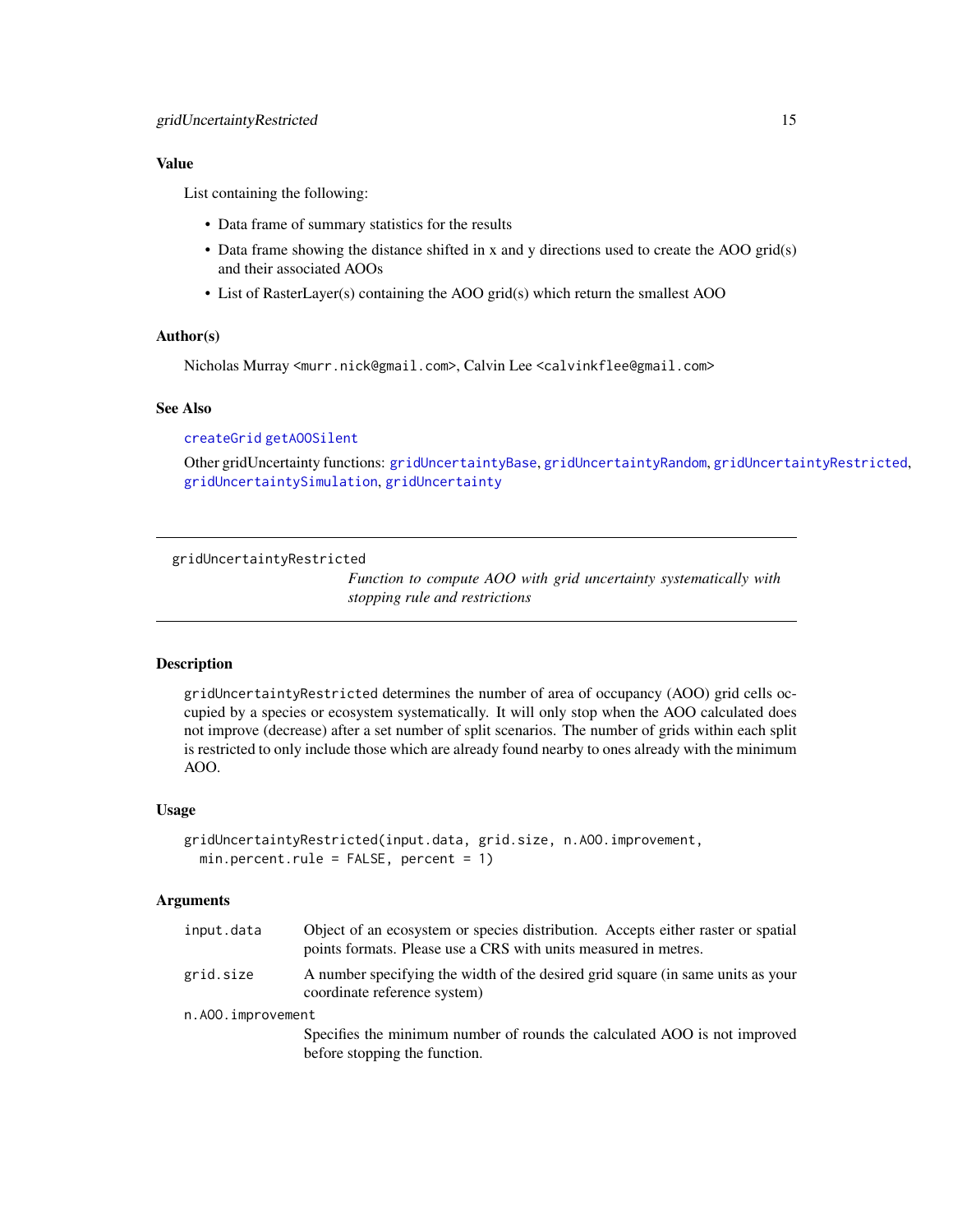<span id="page-15-0"></span>

| min.percent.rule |                                                                                       |
|------------------|---------------------------------------------------------------------------------------|
|                  | Logical. If TRUE, a minimum area threshold must be passed before a grid is            |
|                  | counted as an AOO grid.                                                               |
| percent          | Numeric. The minimum percent to be applied as a threshold for the min. percent. rule. |

# Value

A list containing the following:

- Data frame of results showing the minimum AOO calculated for each shift scenario
- Single SpatialPolygonsDataFrame containing the AOO grid which would produce the minimum AOO calculated

#### Author(s)

Calvin Lee <calvinkflee@gmail.com>

# See Also

Other gridUncertainty functions: [gridUncertaintyBase](#page-10-1), [gridUncertaintyRandomManual](#page-13-1), [gridUncertaintyRandom](#page-12-1), [gridUncertaintySimulation](#page-15-1), [gridUncertainty](#page-9-1)

```
gridUncertaintySimulation
```
*Function to investigate behaviour of AOO under various split scenarios*

# Description

gridUncertaintySimulation returns the maximum and minimum number of area of occupancy (AOO) grid cells occupied by a species or ecosystem in incremental splits using gridUncertaintyBase.

#### Usage

```
gridUncertaintySimulation(input.data, grid.size, simulations,
 min.percent.rule = FALSE, percent = 1)
```

| input.data       | Object of an ecosystem or species distribution. Accepts either raster or spatial<br>points formats. Please use a CRS with units measured in metres. |
|------------------|-----------------------------------------------------------------------------------------------------------------------------------------------------|
| grid.size        | A number specifying the width of the desired grid square (in same units as your<br>coordinate reference system)                                     |
| simulations      | Specifies the maximum number of splits to be performed on the generated grid                                                                        |
| min.percent.rule |                                                                                                                                                     |
|                  | Logical. If TRUE, a minimum area threshold must be passed before a grid is<br>counted as an AOO grid.                                               |
| percent          | Numeric. The minimum percent to be applied as a threshold for the min. percent. rule.                                                               |
|                  |                                                                                                                                                     |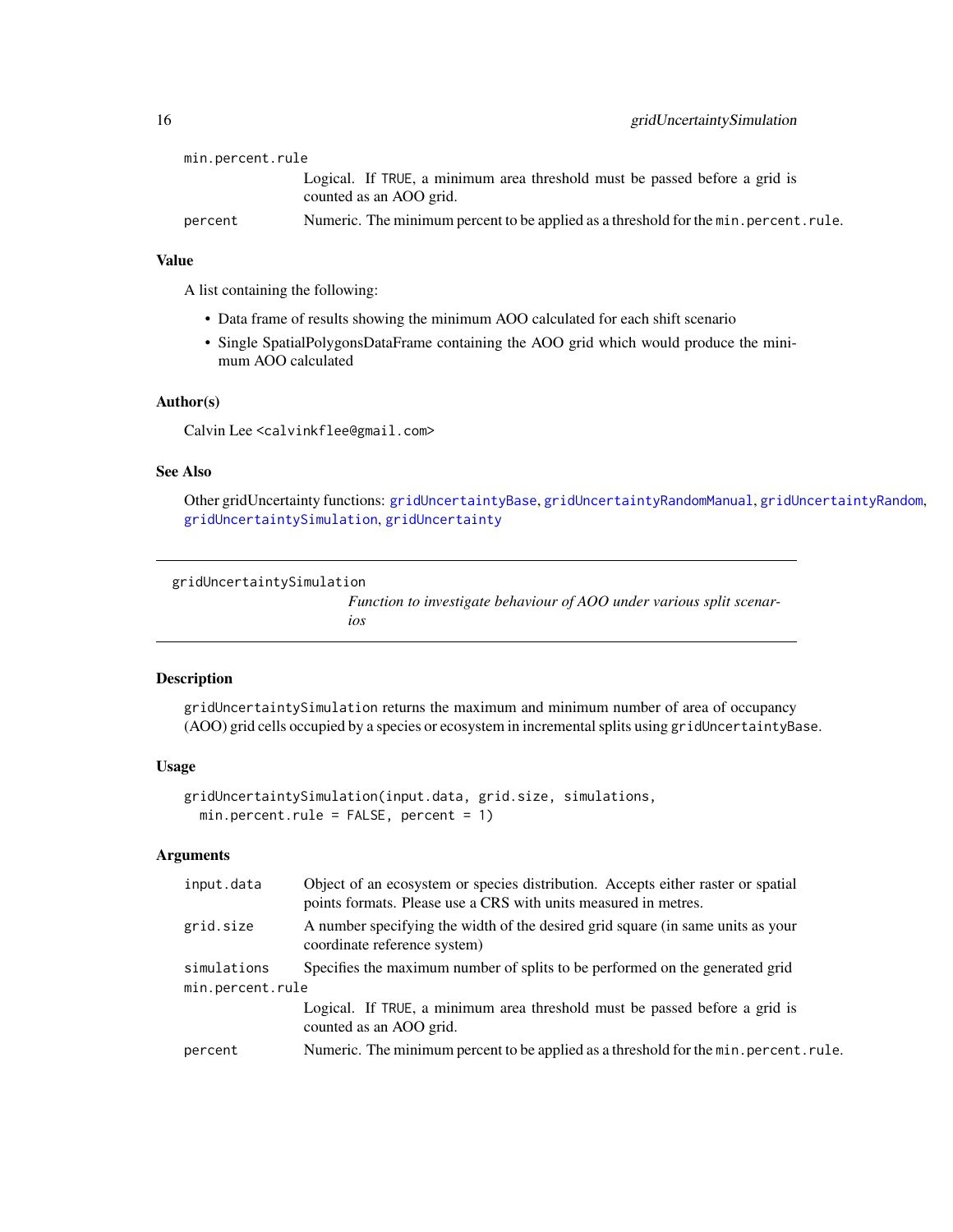# <span id="page-16-0"></span>makeAOOGrid 17

# Value

Data frame of results showing the minimum and maximum AOO calculated for each grid shift scenario.

# Author(s)

Calvin Lee <calvinkflee@gmail.com>

#### See Also

Other gridUncertainty functions: [gridUncertaintyBase](#page-10-1), [gridUncertaintyRandomManual](#page-13-1), [gridUncertaintyRandom](#page-12-1), [gridUncertaintyRestricted](#page-14-1), [gridUncertainty](#page-9-1)

<span id="page-16-1"></span>

| makeAOOGrid | Create Area of Occupancy (AOO) grid for an ecosystem or species |
|-------------|-----------------------------------------------------------------|
|             | distribution                                                    |

# Description

makeAOOGrid creates grids for species presence based on the presented raster object. It includes capability for specifying whether a minimum percent of the grid cell needs to be occupied before it is counted in the AOO. This functionality is important for assessing the IUCN Red List of Ecosystems Criteria B.

#### Usage

```
makeAOOGrid(input.data, grid.size, min.percent.rule = FALSE,
 percent = 1
```
# Arguments

| input.data       | Object of an ecosystem or species distribution. Accepts either raster or spatial<br>points formats. Please use a CRS with units measured in metres. |
|------------------|-----------------------------------------------------------------------------------------------------------------------------------------------------|
| grid.size        | A number specifying the width of the desired grid square (in same units as your<br>coordinate reference system)                                     |
| min.percent.rule |                                                                                                                                                     |
|                  | Logical. If TRUE, a minimum area threshold must be passed before a grid is<br>counted as an AOO grid.                                               |
| percent          | Numeric. The minimum percent to be applied as a threshold for the min. percent. rule                                                                |

# Value

A shapefile of grid cells occupied by an ecosystem or species

#### Author(s)

Nicholas Murray <murr.nick@gmail.com>, Calvin Lee <calvinkflee@gmail.com>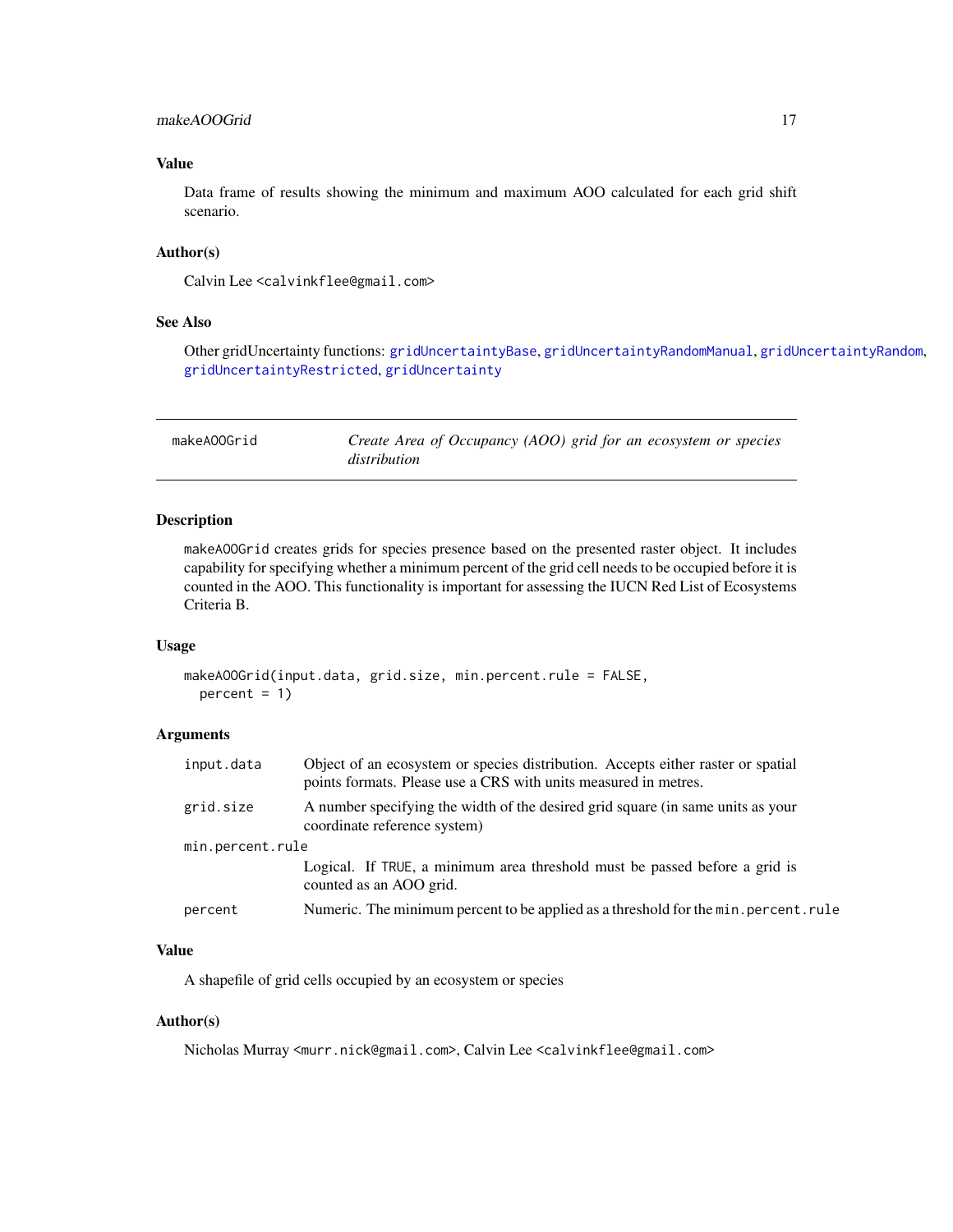#### <span id="page-17-0"></span>References

Bland, L.M., Keith, D.A., Miller, R.M., Murray, N.J. and Rodriguez, J.P. (eds.) 2016. Guidelines for the application of IUCN Red List of Ecosystems Categories and Criteria, Version 1.0. Gland, Switzerland: IUCN. ix + 94pp. Available at the following web site: <https://iucnrle.org/>

#### See Also

Other AOO functions: [createGrid](#page-1-1), [getAOOSilent](#page-5-1), [getAOO](#page-4-1)

# Examples

```
crs.UTM55S <- '+proj=utm +zone=55 +south +ellps=WGS84 +datum=WGS84 +units=m +no_defs'
r1 <- raster(ifelse((volcano<130), NA, 1), crs = crs.UTM55S)
extent(r1) <- extent(0, 6100, 0, 8700)
AOO_grid <- makeAOOGrid(r1, 10000, min.percent.rule = TRUE, percent = 1)
```
makeEOO *Creates Extent of occurrence (EOO) Polygon*

#### Description

makeEOO creates a minimum convex polygon enclosing all occurrences of the provided data

#### Usage

makeEOO(input.data)

#### Arguments

| input.data | Object of an ecosystem or species distribution. Accepts either raster or spatial |
|------------|----------------------------------------------------------------------------------|
|            | points formats. Please use a CRS with units measured in metres.                  |

# Value

An object of class SpatialPolygons representing the EOO of input.data. Also inherits its CRS.

# Author(s)

Nicholas Murray <murr.nick@gmail.com>, Calvin Lee <calvinkflee@gmail.com>

# References

Bland, L.M., Keith, D.A., Miller, R.M., Murray, N.J. and Rodriguez, J.P. (eds.) 2016. Guidelines for the application of IUCN Red List of Ecosystems Categories and Criteria, Version 1.0. Gland, Switzerland: IUCN. ix + 94pp. Available at the following web site: <https://iucnrle.org/>

#### See Also

Other EOO functions: [getAreaEOO](#page-7-2)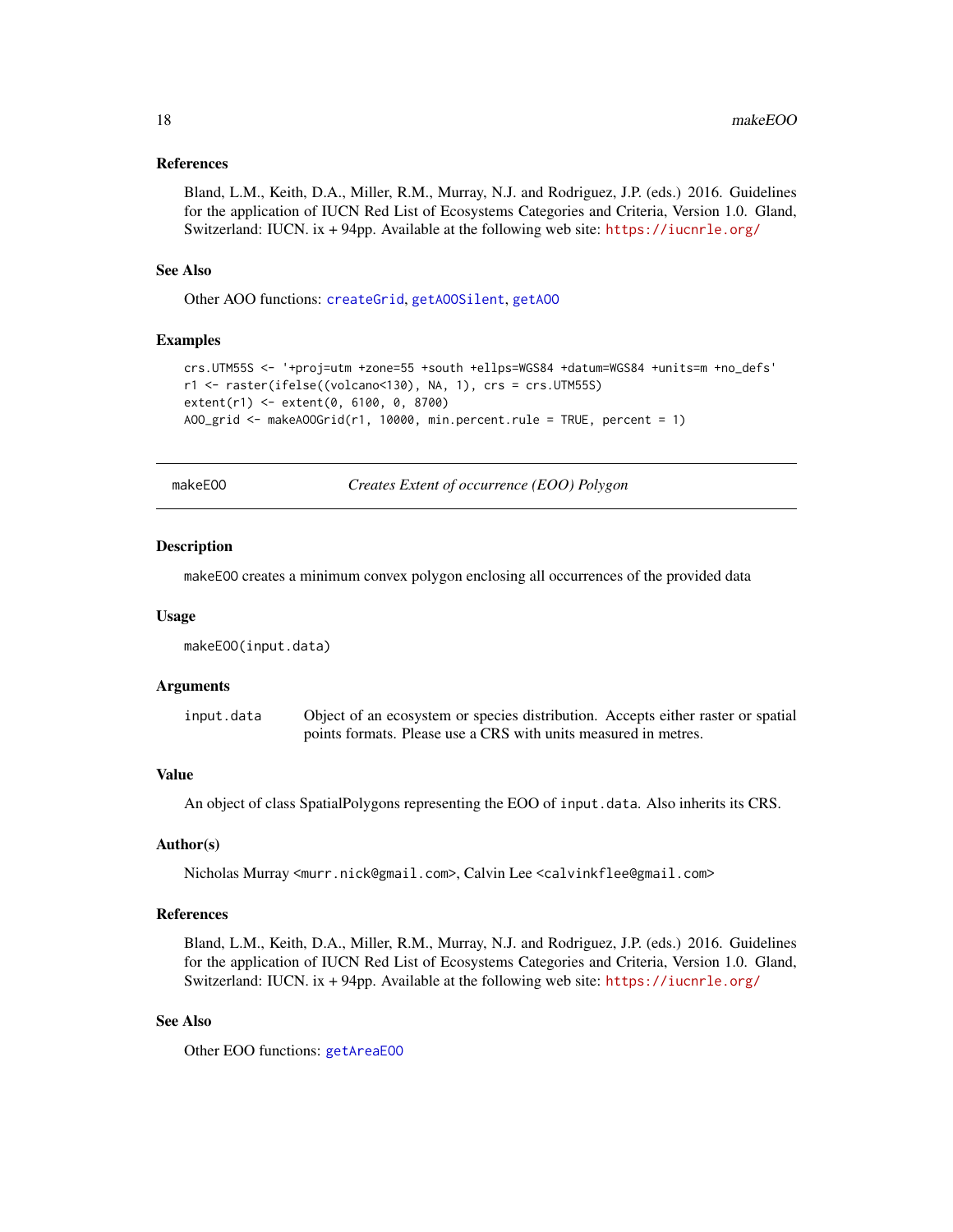# <span id="page-18-0"></span>sequentialExtrapolate 19

# Examples

```
crs.UTM55S <- '+proj=utm +zone=55 +south +ellps=WGS84 +datum=WGS84 +units=m +no_defs'
r1 <- raster(ifelse((volcano<130), NA, 1), crs = crs.UTM55S)
extent(r1) <- extent(0, 6100, 0, 8700)
EOO.polygon <- makeEOO(r1)
```
<span id="page-18-1"></span>sequentialExtrapolate *Sequential extrapolation estimate*

# Description

sequentialExtrapolate uses rates of decline from getDeclineStats and generates a sequence of estimates at regular time-steps. Useful for generating a sequence for plotting graphs.

# Usage

```
sequentialExtrapolate(A.t1, year.t1, nYears, ARD = NA, PRD = NA,
 ARC = NA)
```
# Arguments

| A.t1    | Area at time t1                                                              |
|---------|------------------------------------------------------------------------------|
| year.t1 | Year of time t1                                                              |
| nYears  | Number of years since t1 for prediction. Use negative values for backcasting |
| ARD     | Absolute rate of decline.                                                    |
| PRD     | Proportional rate of decline                                                 |
| ARC     | Annual rate of change                                                        |

#### Value

A dataframe with the forecast year, and a combination of:

- Sequence of values as extrapolated with absolute rate of decline (ARD)
- Sequence of values as extrapolated with proportional rate of decline (PRD)
- Sequence of values as extrapolated with annual rate of change (ARC)

#### Author(s)

Calvin Lee <calvinkflee@gmail.com>

# References

Bland, L.M., Keith, D.A., Miller, R.M., Murray, N.J. and Rodriguez, J.P. (eds.) 2016. Guidelines for the application of IUCN Red List of Ecosystems Categories and Criteria, Version 1.0. Gland, Switzerland: IUCN. ix + 94pp. Available at the following web site: <https://iucnrle.org/>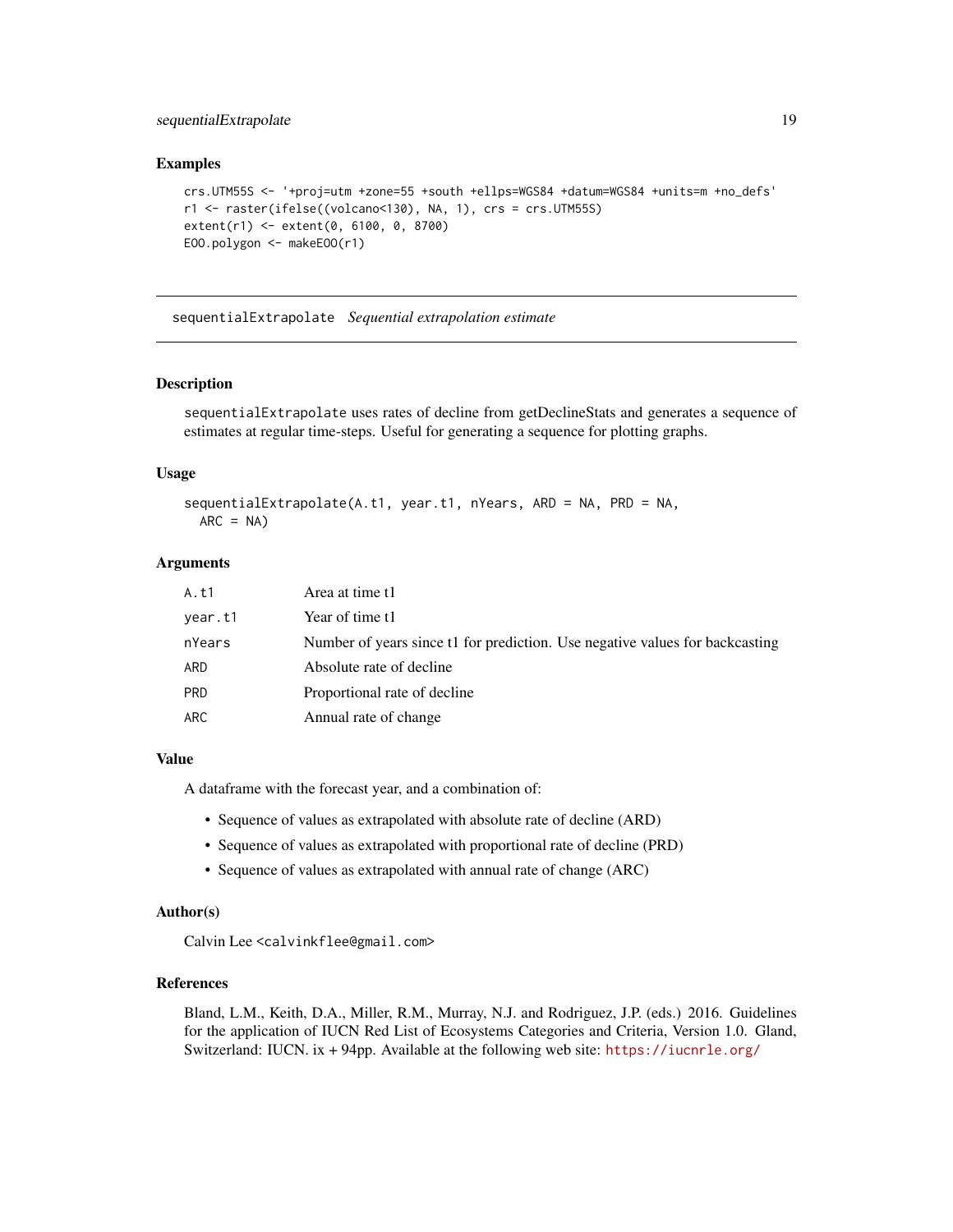# See Also

Other change\_functions: [extrapolateEstimate](#page-2-1), [futureAreaEstimate](#page-3-1)

# Examples

```
a.r1 < -23.55a.r2 < -15.79decline.stats <- getDeclineStats(a.r1, a.r2, year.t1 = 1990, year.t2 = 2012,
                                methods = 'PRD')
a.2040.PRD.seq <- sequentialExtrapolate(a.r1, a.r2, year.t1 = 1990, nYears = 50,
                                       PRD = decline.stats$PRD)
```
<span id="page-19-0"></span>